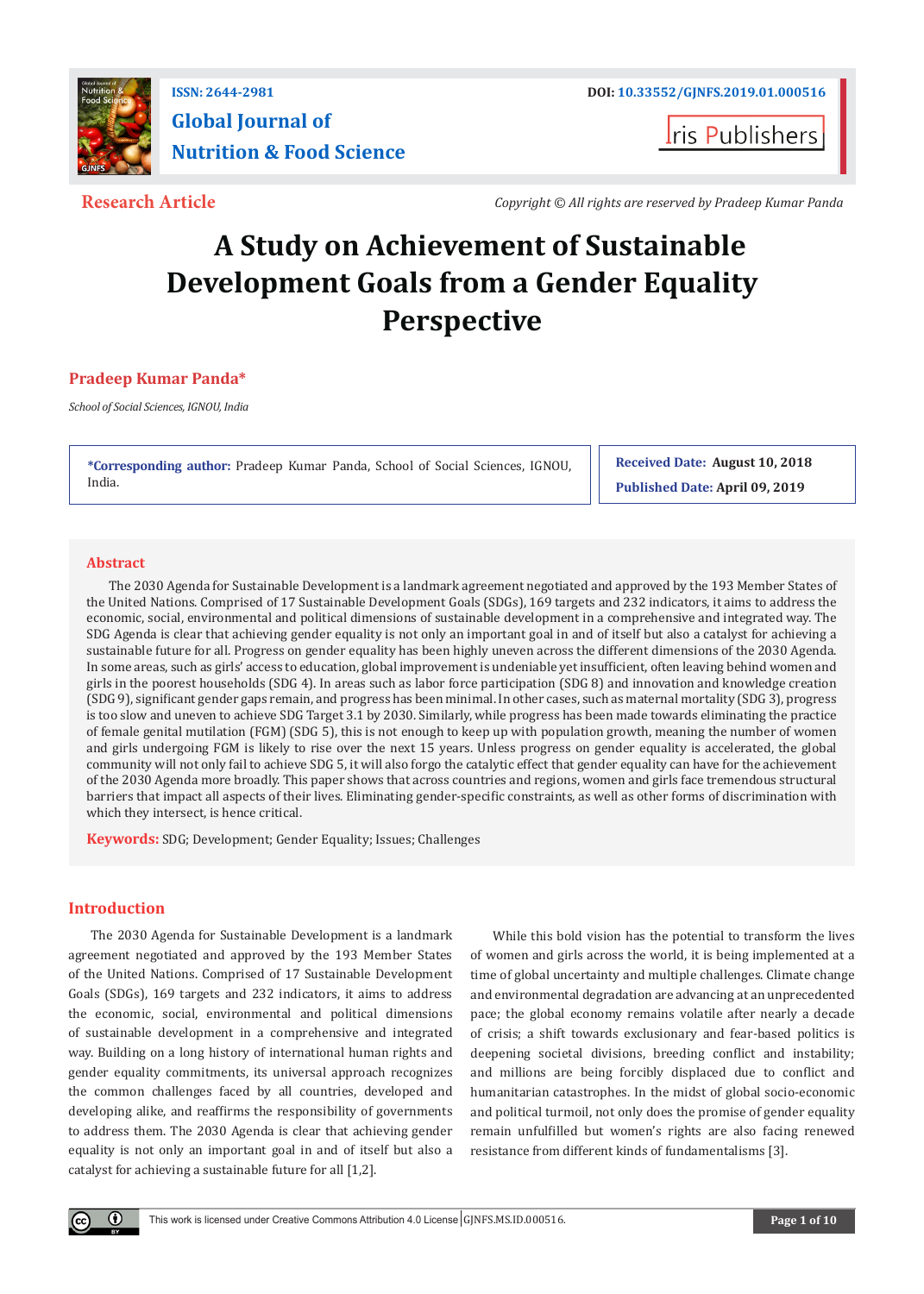This state of affairs presents a real test for the 2030 Agenda. At the same time, the mere fact that UN Member States have agreed to strive for a more equal world where development is based on sustainability, peace and human progress provides reason to be cautiously optimistic. The SDGs are especially important now as both a political agenda for global cooperation and a specific, timebound set of goals for all countries [4].

Women and girls are half of the world's population and as a result hold half of the world's human potential. When their lives are improved, the benefits reverberate across society. Access to decent work and regular income in the hands of women, for example, contribute not only to poverty reduction (SDG 1) but also support better education, health and nutrition outcomes for women and girls and those who depend on them (SDGs 2, 3 and 4). Similarly, eliminating all forms of violence against women and girls (Target 5.2) is not only an essential component of SDG 5 but also critical to ensuring healthy lives and well-being for people of all ages (SDG 3). Women subjected to sexual or physical intimate partner violence are 1.5 times as likely to become infected with HIV (Target 3.3). They are also almost twice as likely to experience depression and alcohol use disorders (Target 3.5). The health consequences of violence against women and girls extend to their children, who may witness the abuse and suffer long-term trauma that impacts their physical, emotional and social development [5].

Unless progress on gender equality is accelerated, the global community will not only fail to achieve SDG 5, it will also forgo the catalytic effect that gender equality can have for the achievement of the 2030 Agenda more broadly. This paper shows that across countries and regions, women and girls face tremendous structural barriers that impact all aspects of their lives. Eliminating genderspecific constraints, as well as other forms of discrimination with which they intersect, is hence critical [6].

## **Achievement of 17 Sustainable Development Goals**

#### **SDG 1: No poverty**

Globally, there are 122 women aged 25-34 for every 100 men of the same age group living in extreme poverty. Unequal access to and control over economic resources lie at the root of women's poverty. Discriminatory legal frameworks and customary laws can place significant constraints on women's ability to earn an income by restricting their access to inheritance, land, property and credit as well as their mobility. But even where formal restrictions are removed, women face multiple barriers to their ability to move out of poverty. Labor market segmentation, gender wage gaps and unequal access to social protection remain a persistent source of economic disadvantage for women. Discriminatory social norms and women's disproportionate share of unpaid care work further hamper their ability to earn a living. As a result, women are less likely than men to have an income of their own, rendering them financially dependent on their partners and increasing their vulnerability to poverty [7].

UN Women partnered with the World Bank to produce new analysis, using the recently developed Global Micro Database (GMD) [8,9]. Building on the work of the Economic Commission for Latin America and the Caribbean (ECLAC) on the femininity index,

the analysis for 89 countries looks at the prevalence of extreme poverty by sex, age and additional characteristics such as marital status and educational attainment and by differences in household composition (for example, mix of earners and non-earners by sex) [10,11]. It shows that, at the global level, the percentage of women and girls living in poor households (i.e., the female poverty rate) is 12.8%, compared to 12.3% for men and boys. This is equivalent to a total of 330 million poor women and girls compared to 325 million poor men and boys. When adjusted for the fact that men outnumber women in the population, the results indicate that women globally are 4% more likely than men to live in extreme poverty, while the gender gap rises to 8% in Central and Southern Asia. At the regional level, extreme poverty rates are higher among women than among men in Central and Southern Asia, Latin America and the Caribbean, Oceania (excluding Australia and New Zealand) and sub-Saharan Africa. In Eastern and South-eastern Asia, women are less likely to live in extreme poverty than men. However, differences in extreme poverty rates by sex are small across regions and only statistically significant in Central and Southern Asia, where the rate is 15.8% for women compared to 14.5% for men.

Poverty rates are higher for children across the board compared to other age groups and decline relatively rapidly until the age of 24. The shift in trend after age 24 coincides with the period of biological reproduction and family formation, during which parents and caregivers may face increased expenses while also experiencing a squeeze on their time. This is particularly true for women who struggle to combine paid work and caring for children or other dependents. As a result, women are particularly vulnerable to poverty-and gender gaps are widest during this phase of the life course. Globally, there are 122 women aged 25-34 for every 100 men of the same age group living in extreme poor households, and the figure rises to 132 women for every 100 men in Latin America and the Caribbean. By age 55, the percentage of poor women is lower than that of poor men and thus they are no longer overly represented among the poor. Further research is needed to understand gender differences in poverty among older women and men, as these vary substantially across countries [12].

#### **SDG 2: Zero hunger**

In nearly two thirds of countries, women are more likely than men to report food insecurity. An estimated 789 million people, 11% of the world's population, are undernourished. If trends persist, the goal of ending hunger by 2030 will be missed. Data collected by the Food and Agriculture Organization (FAO), using the Food Insecurity Experience Scale (FIES) in the context of the Voices of the Hungry project for 141 countries in 2014 and 2015, show that women are more likely to report food insecurity in nearly two thirds of the countries. Across regions, the highest prevalence of food insecurity is in sub-Saharan Africa, where more than half of the population is food insecure at moderate or severe levels. However, food insecurity is also prevalent in the largest economies in the world. In the United Kingdom, for example, 10% of women and 9 per cent of men reported food insecurity [13].

While women generally report greater food insecurity, the gender gaps vary significantly across countries. Gender differences are greater than 3 percentage points and biased against women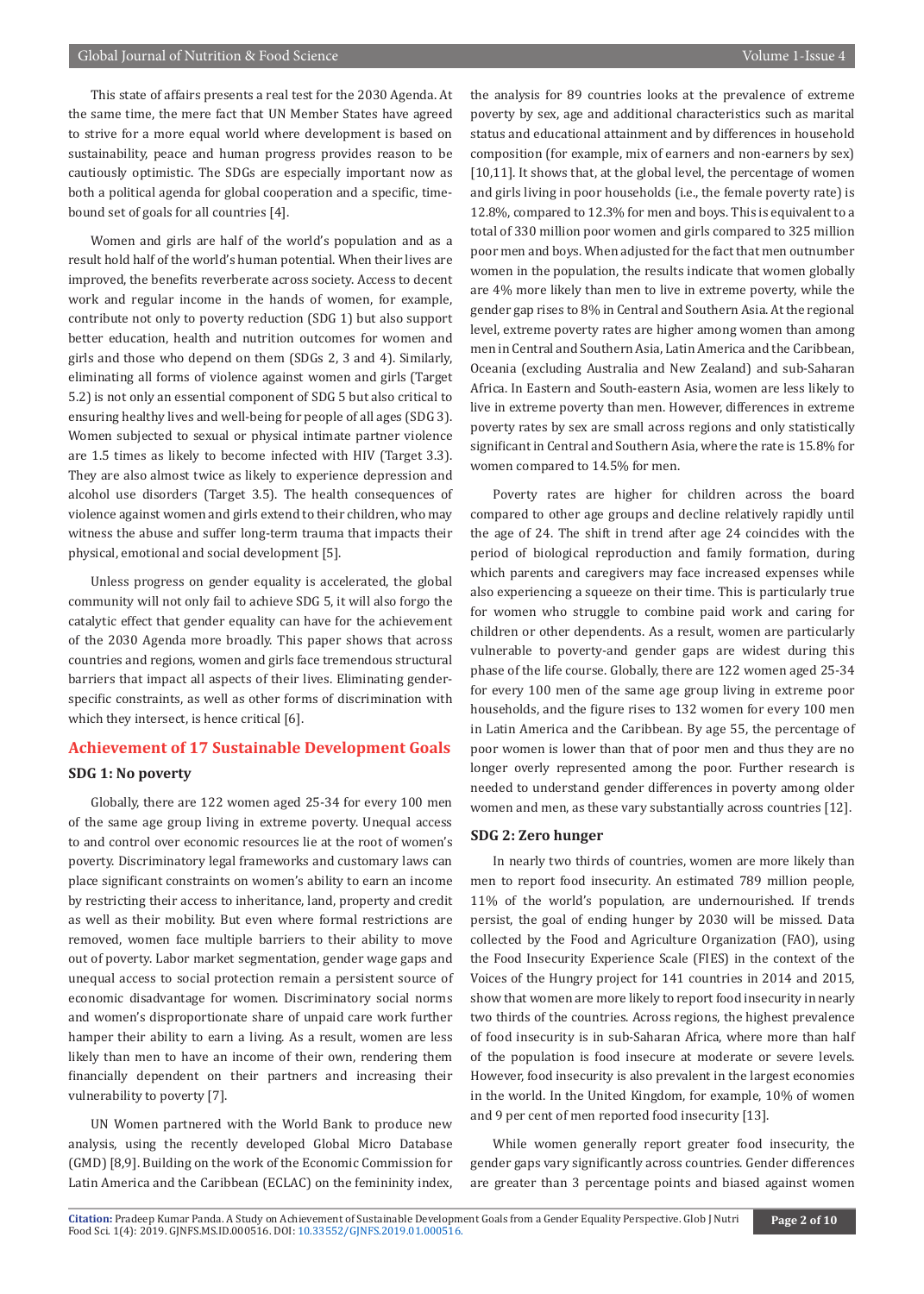in nearly a quarter of the 141 countries sampled and against men in seven countries. In Albania, for instance, women were 4.4 percentage points less likely than men to say they struggled with regular access to food for themselves and their families. In Pakistan, however, food insecurity among women was a staggering 11 percentage points higher than that among men. Food insecurity results in poor health and decreased nutrient intake. This is a particular challenge for children as well as pregnant and lactating women, who often suffer from anemia as a result. A leading cause of maternal mortality, anemia was estimated to affect 29% of women aged 15-49 globally in 2011. The figure is higher for pregnant women (38%). Prevalence rates are also generally higher among rural women, women living in the poorest quintile and women with lower levels of education.

#### **SDG 3: Good health and well being**

Maternal mortality has declined since 1990, but much too slowly to achieve Target 3.1 by 2030. Globally, about 303,000 women died from pregnancy-related causes in 2015, resulting in a maternal mortality ratio (MMR) of 216 maternal deaths per 100,000 live births. At the regional level, sub-Saharan Africa has the highest MMR with 556 deaths per 100,000 live births and accounts for two thirds of all maternal deaths each year. Globally, the lifetime estimated risk of a woman dying from a maternity-related cause is 1 in 4,900, but the ratio rises to 1 in 180 in developing countries and 1 in 54 in countries designated as fragile States, where health systems are often broken or overwhelmed. Maternal mortality ratios went down by 44% between 1990 and 2015, a decline of 2.3% per year. However, achieving SDG Target 3.1 by 2030 will require a decline of at least 7.5% annually. To highlight the scale of the challenge, the largest declines in the MMR between 1990 and 2015 were observed in Eastern Asia (2.9% annually), but this is still less than half the annual reduction that is needed to achieve the target. The United States is an outlier to the general downward trend among developed countries. Deaths related to complications from pregnancy or childbirth increased there between 2000 and 2014 from 18.8 to 23.8 per 100,000.

The rates of death are particularly high among African American women as well as among low-income women and women residing in rural areas regardless of their race or ethnicity. Most maternal deaths can be prevented if mothers receive adequate antenatal and post-natal care, if deliveries are attended by skilled health professionals and if women have adequate access to medical care for health conditions linked to elevated risk of obstetric complications, including those arising from unsafe abortions. Expanding access to quality health care and ensuring universal access to sexual and reproductive health and rights for women and girls is therefore essential for reducing maternal mortality rates. Globally, deliveries attended by skilled health professionals are increasing, from 61% in 2000 to 79% in 2016. But accelerated efforts are also needed in related areas such as family planning, including access to modern contraceptive methods, if Target 3.1 is to be achieved by 2030.

#### **SDG 4: Quality education**

Despite recent progress, girls continue to face significant disadvantages in education. As many as 48.1% remain out of school in some regions. Data from 2015 show that 90.3% of girls of primary school age were enrolled in school that year, up from 82.2% in 2000, compared to boys at 91.9% in 2015 and 87.6% in 2000. The gender gap has thus narrowed globally by 3.8 percentage points over the last 15 years. At the same time, between 2000 and 2015, girls have made significant strides compared to boys, reducing the primary out-of-school rate, a key indicator of exclusion from education, from 17.8% to 9.7% compared to a reduction from 12.1% to 8.1% for boys. However, despite such progress, girls continue to face significant disadvantages in education: It is estimated that 15 million girls will never get the chance to learn to read or write in primary school compared to about 10 million boys. In secondary education, girls have nearly caught up with boys at the global level, with net enrolment rates rising from 53.1% to 64.8% for girls compared to an increase from 57.7% to 65.3% for boys between 2000 and 2015. Nevertheless, in some regions adolescent girls are more likely than boys to be excluded from education (though in others boys risk being disadvantaged). In sub-Saharan Africa and in Western Asia and Northern Africa, 48.1% and 25.7% of adolescent girls are out of school compared to 43.6% and 21.7% of boys, respectively. Poverty plays a key role in driving exclusion from education. The high rates of illiteracy, among other factors, contribute to deprivations in other areas, including inferior employment opportunities.

#### **SDG 5: Gender equality**

Removing discriminatory laws and putting in place legislation that promotes gender equality is a prerequisite to achieving equality between the sexes [14]. Over the past 25 years, progress has been made through, for example, legislation prohibiting discrimination based on sex with respect to inheritance and citizenship, laws that guarantee equality within the family and laws that address domestic violence [15]. However, while progress has been significant, discriminatory constitutional and legislative provisions remain in place in many countries, leaving women without protection or legal basis to claim their rights.

Under international human rights law and agreements, notably the Convention on the Elimination of All Forms of Discrimination against Women (CEDAW) and the Beijing Declaration and Platform for Action, States have committed to eliminating discrimination against women and promoting gender equality, including in the area of legal frameworks. The five-year review and appraisal of the Beijing Platform for Action (Beijing + 5) established 2005 as the target date for the repeal of laws that discriminate against women. This deadline has come and gone and still data from 2016 show that in 18 countries husbands can legally prevent their wives from working, in 39 countries daughters and sons do not have equal inheritance rights, laws protecting women from domestic violence are lacking in 49 countries and in 37 countries rape perpetrators are exempt from prosecution if they are married to or subsequently marry the victim.

1 in 5 women and girls aged 15-49 reported experiencing physical and/or sexual violence by an intimate partner in the previous 12 months. Available comparable data from 87 countries show that 19% of women and girls aged 15-49 have experienced physical and/or sexual violence by an intimate partner in the past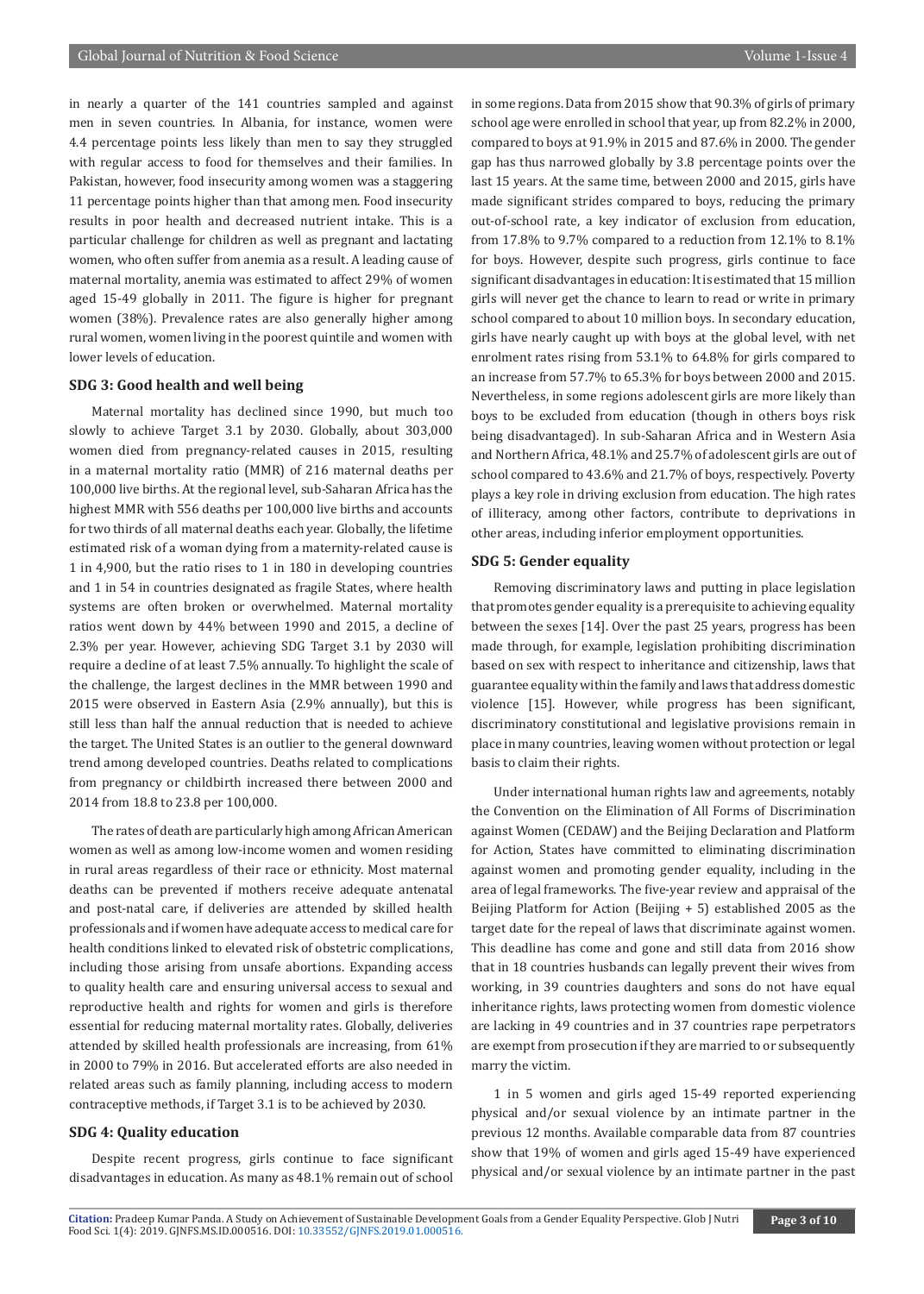12 months. Oceania (excluding Australia and New Zealand) is the region with the highest 12-month prevalence of intimate partner violence (IPV), with up to 40% of women aged 15-49 reporting having experienced this. Women in the same age group living in Europe and Northern America had the lowest prevalence rate, estimated at 6%.

Trend data on violence against women and girls are not widely available. Surveys are often only available for one point in time or use different methodologies, hindering comparability over time between and within countries. Comparable data for 17 countries on prevalence of physical or sexual IPV against women (aged 15-49) in the 12 months prior to the survey suggests prevalence is generally falling, especially in countries with the highest prevalence. In the Democratic Republic of the Congo, for example, there was a significant decrease from 59% (2007) to 37% (2013-2014). Despite the general downward trend, however, a statistically significant increase in IPV prevalence is observed in 5 of the 17 countries. For example, in the Dominican Republic, prevalence rose from 12% in 2007 to 16% in 2013.

Women and girls of all ages are vulnerable to violence. Based on comparable data from 50 countries, an estimated 15 million adolescent girls (aged 15-19) report experiencing forced sex in their lifetime. Data from 28 countries also show that 9 in 10 adolescent girls who have experienced forced sex report being victimized by someone close or known to them. In addition, adolescent girls and young women face the risk of violence in other settings such as in school or on university campuses. It is estimated that 246 million girls and boys globally have experienced school-related violence and one in four girls report never feeling safe using school latrines. In a survey across 27 universities in the United States in 2015, 23% of female undergraduate university students reported having experienced sexual assault or sexual misconduct.

Every year, 15 million girls under the age of 18 are forced into marriage. According to 2017 figures, an estimated 750 million women and girls were married before the age of 18. Every year, 15 million girls under the age of 18 are forced into marriage. Unless progress on this target is accelerated, the figure will grow to 16.5 million in 2030 and to over 18 million in 2050. Among regions with available data, Central and Southern Asia has the highest rates of child marriage, with 16 per cent of women currently aged 20-24 married before they turned 15 and 43 per cent before age 18, while Eastern and South-eastern Asia and Europe and Northern America have the lowest child marriage prevalence rates at 15% and 8%, respectively. Similarly, these regions also register the lowest rates of marriage before age 15, at 2% and 0%, respectively.

Women do 2.6 times the unpaid care and domestic work that men do. Data from 83 countries and areas show that women perform most of the domestic work, such as cooking and cleaning, and are the main caregivers of children and adults needing care. Women on average spend 18% of their day on total unpaid care and domestic work, while men allocate 7% of their day. Disaggregated by age, the time spent on unpaid care and domestic work is highest among women aged 25-44, compared to women aged 15-24 and 45-64. This peak in the care burden for women coincides with the

period during which they are most likely to have young children at home. Where data are available, the evidence points to women with younger children doing more unpaid work, including care work, than those without children. Differences among women also vary by other factors including household income, whether there is access to drinking water and fuel in the home, and policies related to childcare.

The expectation that care work is a women's responsibility starts at an early age. A study of 33 countries shows that girls aged 7-14 do more household work than boys the same age and perform other tasks, including care of younger siblings. The division of labor into 'women's work' and 'men's work' continues for many women as they start their own families and reverberates into the workforce (SDG 8). Gender stereotypes influence the kind of work women do outside of the home, the conditions under which that work is offered and the payment they receive. It also impacts women's ability to engage in other aspects of public life, including political participation (Target 5.5).

Despite progress, women remain under-represented in parliaments worldwide. While there has been progress over the last decade, women continue to be under-represented in parliaments worldwide. Globally, women hold 23.7% of parliamentary seats, an increase of 10 percentage points since 2000. At the country level, only in Rwanda (61%) and the Plurinational State of Bolivia (53%) do women occupy more seats in parliament than men. The use of electoral gender quotas and other temporary special measures has raised the shares of women's representation in national decision-making bodies in many countries. In sub-Saharan Africa, quotas have been shown to increase women's representation in politics, while countries in the region with few quotas experienced considerable setbacks in 2016. In Latin America, gender quotas, coupled with quotas targeting racial minorities, have increased the representation of traditionally marginalized groups. Yet, despite the demonstrated impact, less than half of countries around the world have some form of legislated quota in place. While quotas and other TSMs are effective at promoting women's political representation, periodic reviews are needed to ensure they do not inadvertently impose a ceiling on women's representation [16].

Women are under-represented in senior and middle management positions in all countries with available data. In terms of decision-making power within government, large enterprises and institutions, women are under-represented in senior management and middle management positions. Despite some progress, the proportion of women in senior and middle management remains below 50% in all countries except the Dominican Republic, where it reached almost 53% in 2015. Globally, less than a third of senior and middle management positions are held by women. Due to break in statistical series (e.g., based on revisions to methodology), change in the female share of employment in senior and middle management is difficult to assess with certainty. Nevertheless, trend data, available for 35 countries, point to improvements in some countries but falling shares in others. Over the last decade, 11 countries have seen the proportion of women in senior and middle management increase by 7.4 percentage points on average. However, the proportion declined (by more than 3 percentage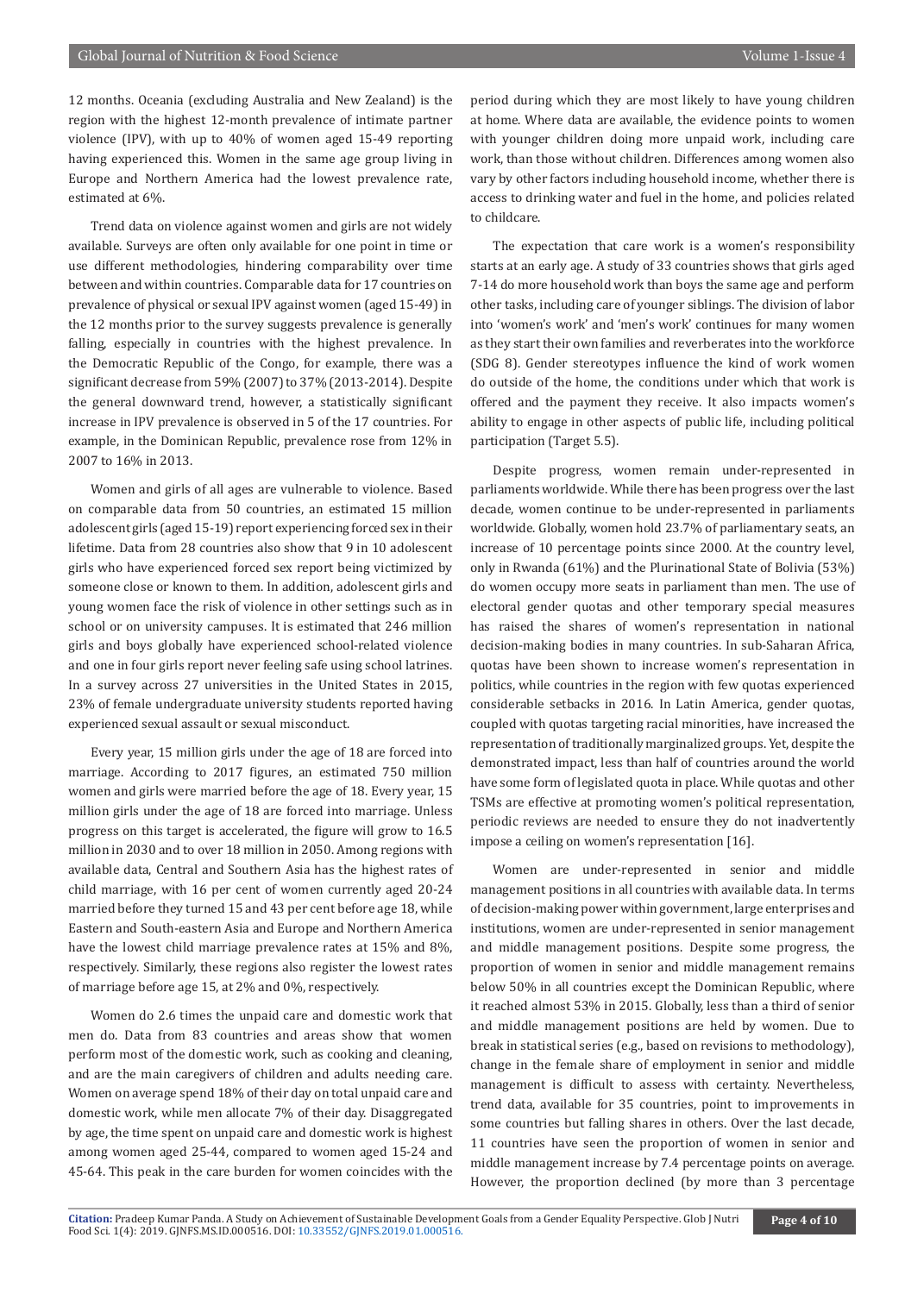points) in 8 countries. In another 16 countries, the change in the share of women in managerial positions has not exceeded 3 percentage point.

Women and adolescent girls face many challenges and risks with respect to their sexual and reproductive health and rights. Only 52% of women married or in a union freely make their own decisions about sexual relations, contraceptive use and health care at present, there is no comprehensive global database on laws regarding sexual and reproductive health and reproductive rights, but data on women's autonomy in decision-making regarding their sexual and reproductive health and rights are available for a subset of countries. Based on data from 45 countries, mostly in sub-Saharan Africa, only 52% of women aged 15-49 there who are married or in union make their own informed decisions about sexual relations and the use of contraceptives and health services.

For adolescent girls, in addition to barriers to access, sexual and reproductive health and rights are also compromised by lack of comprehensive sexuality education and harmful practices. Complications related to childbirth and pregnancy are among the leading causes of death for girls aged 15-19. States have an obligation to provide accessible, quality and affordable sexual and reproductive health services. Yet, even when services are available, cost is often a hurdle that women find difficult to overcome. In a sample of 65 countries, cost was repeatedly identified as a factor that hampered women's ability to access health care. For example, this was the case for 11% of women in Egypt and 86% in São Tomé and Príncipe.

Data on women's role in the agricultural sector point to deep gender inequalities. Women are far less likely to be agricultural land holders: Their share ranges from 0.8% in Saudi Arabia to 51% in Cabo Verde, with an overall global share of 12.8%. Available evidence shows that, when women own land, their plots are generally smaller and of lower quality than men's and their rights to the land are less secure.

Women lag behind men in Internet access and mobile phone ownership. Access to the Internet is increasing exponentially. The technology is being used to communicate and share information in school settings, in workplaces and at home. But women are not being reached at the same pace as men. In 2017, the proportion of women using the Internet globally was 5.9 percentage points lower than men's. Eastern and South- eastern Asia has the largest gender gap: Only 28% of women had access to the Internet in comparison to 42% of men. In Europe and Northern America, where Internet penetration is high for both women and men, usage among women (75%) was lower than among men (82%). Only in Latin America and the Caribbean region were women's usage rates higher than men's: 67% compared to 65%. Despite the potential benefits, an estimated 1.7 billion women in low- and middle-income countries do not own a mobile phone: Women are 14% less likely than men to own one [17].

#### **SDG 6: Clean water and sanitation**

Women and girls are responsible for water collection in 80% of households without access to water on premises. Although billons have gained access to basic water and sanitation services since 2000, progress has been uneven and some of the gains are increasingly fragile as water stress intensifies due to climate change, unsustainable consumption and intensified agricultural activity and land degradation [18]. In 2015, 2.1 billion people lacked access to safely managed drinking water services (i.e., water that is accessible on premises, available when needed and free from contamination). In fact, it is estimated that only 71% of the world's population uses safely managed services. Oceania and sub-Saharan Africa have the highest proportion of people who rely on unsafe water sources, including surface water from rivers, streams or ponds as well as unprotected open wells. Across the developing world, urban access to basic water is higher than rural access and high- income groups have significantly better access than lowincome groups. In Pakistan, for example, 41% of urban households have access to safely managed drinking water compared to 32% of rural households; large differences also exist across income and ethnic groups.

When safe drinking water is not available on premises, the burden of water collection and treatment largely falls on women and girls, who are forced to allocate significant amounts of time and limit their engagement in other activities such as paid work and education. Survey data for 61 countries show that in 80% of households without access to water on premises, women and girls are responsible for water collection. This is particularly true for the poorest households in rural areas. In Benin, for instance, the average time to reach a water source for those who do not have it on premises is 21.5 minutes, yet this time varies widely across households: In rural households it takes an average of 24 minutes, while in urban households it takes 16. Among the poorest households, the average time is 26.5 minutes, compared to 12.5 among the richest.

#### **SDG 7: Affordable and clean energy**

Access to affordable and clean energy is crucial for combating climate change as well as for promoting poverty alleviation, sustainable growth, industrialization and access to water. Yet, 1.1 billion people worldwide lack access to electricity and more than 3 billion rely on combustible fuels such as coal, kerosene and biomass (wood, charcoal, agricultural residues and animal dung) as their primary source for cooking, lighting and other household energy needs. More than half of all households globally rely on solid fuels that put women's health and livelihoods at risk. Across 92 countries, 64% of households rely on solid fuels, including wood, crop wastes, charcoal, coal or dung. Often, these and other unclean fuels (including kerosene) are used with inefficient technologies such as open fires and leaky stoves that lead to high levels of household air pollution [19].

The use of solid fuels for cooking and heating is highest in sub-Saharan Africa and Oceania, where 85.7% and 86.2% of households, respectively, rely on it. Households in Northern Africa and Western Asia generally show the lowest reliance on solid fuels, at 12.4%. Wealth and rural-urban disparities are important across regions, with low-income and rural households relying on solid fuels to a much greater extent than high-income and urban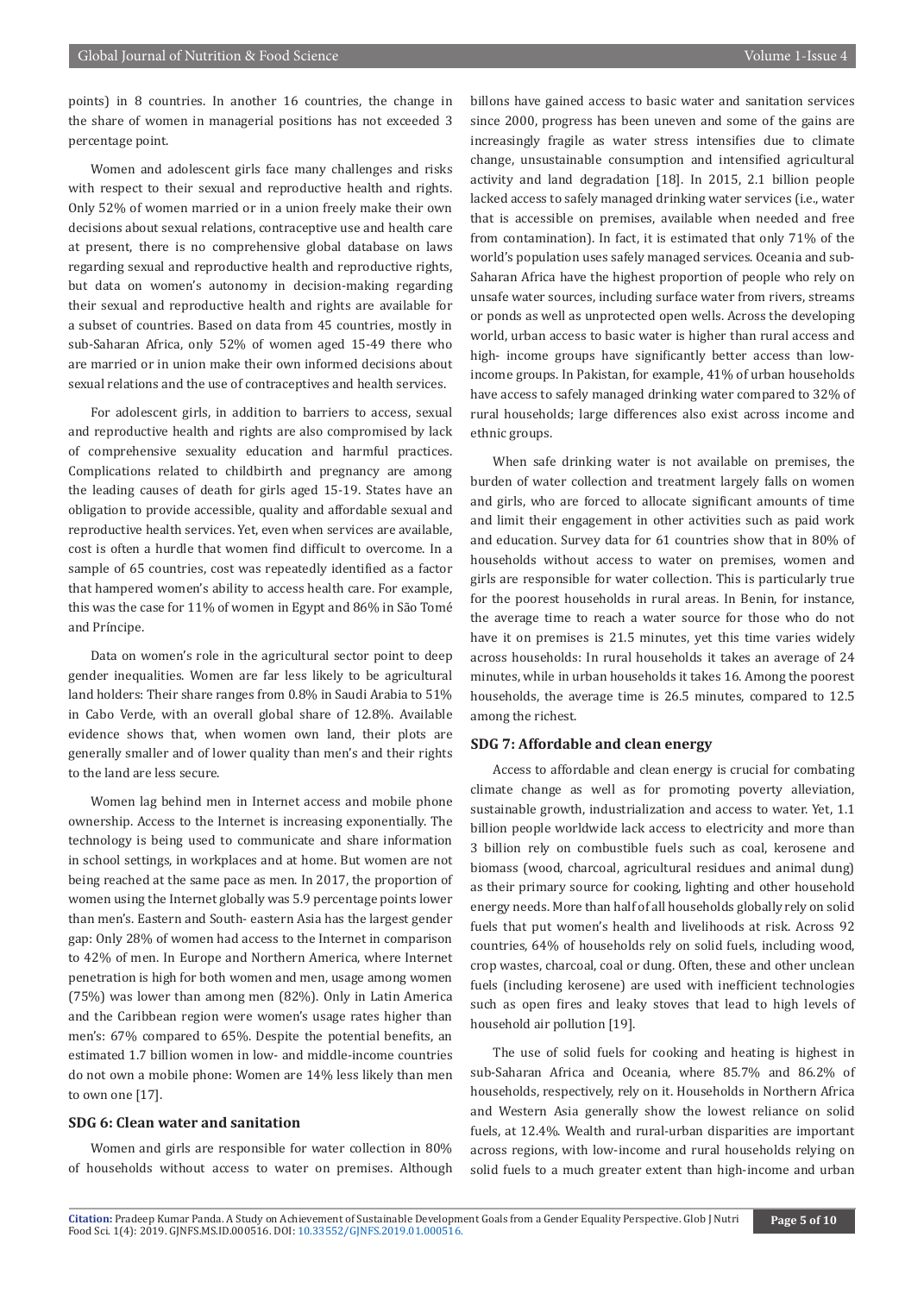households [20]. The health and environmental impacts of unclean fuels and inefficient technologies can be devastating for women and children, who usually spend more time in the home. In 2012, indoor air pollution caused 4.3 million premature deaths, with women and girls accounting for 6 out of every 10 of these. As a cause of noncommunicable diseases such as chronic obstructive pulmonary disease, lung cancer and heart disease, indoor air pollution has become a major environmental health concern [21].

Besides the adverse health effects associated with indoor air pollution, the reliance on solid fuels means that women and girls spend a significant amount of time collecting fuel. Girls in households that use solid fuels for cooking spend 18 hours a week on average gathering fuel, compared to 5 hours a week in households using clean fuels. A recent study of 22 African countries estimates that women and girls spend an average of two hours each day just collecting fuel, an arduous task that puts them at risk of injury, animal attacks and physical and sexual violence and impinges on girls' education and leisure time.

#### **SDG 8: Decent work and economic growth**

Globally, the labor force participation rate among prime working-age women (aged 25-54) stands at 63% compared to 94% among their male counterparts, with stark variations across regions. However, gender gaps in LFPR vary tremendously across regions and countries. The widest gaps, of nearly 60 percentage points, are found in Northern Africa and Central, Southern and Western Asia, where female participation rates are also less than 40%. Over the last 20 years, the global gender gap in LFPR among prime working-age adults (aged 25-54) has remained relatively unchanged with the notable exception of Latin America and the Caribbean. Since the 1980s, more than 70 million women have entered the labor force in this region, resulting in an increase in their participation rate. Data since 1997 show the LFPR of women aged 25-54 increased there from 57% to 68%. Modest increases in the female prime working-age LFPR have also taken place in sub-Saharan Africa and the gender gap has declined, but this has taken place against a backdrop of falling participation rates for men. Central and Southern Asia is the only region where prime workingage women's LFPR has fallen consistently since 1997, from 42% to 37%, according to the latest 2017 estimates. Countries in the region recording the largest declines in LFPR of women aged 25-54 are Kyrgyzstan (14.7 percentage points), Bangladesh (10.3 percentage points) and India (8.1 percentage points).

#### **SDG 9: Industry, innovation and infrastructure**

Globally, less than a third of all research positions are held by women. Globally, women represent 28.8% of researchers, but with wide variations across regions. In developing countries, there are three times more men than women researchers, while in developed countries there are twice as many. At the regional level, there are wide variations, with high levels of representation observed in Australia and New Zealand (52%) and Latin America and the Caribbean (47%) and low levels in Eastern and South-eastern Asia, Central and Southern Asia and sub-Saharan Africa, where women make up, on average, 25%, 33% and 31% of researchers, respectively. There are wide variations across countries, with

women registering the highest share of researchers in Thailand (56%) and Venezuela (55%) but only 10% or less in countries such as Nepal and Togo. Only about one in five countries have achieved gender parity, whereby 45% to 55% of researchers are women.

#### **SDG 10: Reduced Inequalities**

Across countries, women are more likely than men to live on less than 50% of the median income. The latest available estimates of global inequality suggest little change in the distribution of income among the different countries in the world. Global inequality has fallen in recent years, but under-reporting of top incomes suggests the downward trend is at best marginal. The Global Gini Index stood at 70.5% in 2008 but could be as high as almost 76% when adjusted for the under-reporting. It is estimated that between 1988 and 2008, 44% of the global income went to the top 5%, while the poorest saw little income gains in either relative or absolute terms. Global economic growth has contributed to a decline in poverty but has done so unevenly, with polarizing effects on the distribution of income within countries. While the extent of global inequality between countries can be difficult to discern, the rise of inequality within countries is well documented [22].

In Organization for Economic Cooperation and Development countries, the average income of the richest 10% of the population has grown over the last 25 years from seven to nine times the average income of the poorest 10%, and income inequality is at its highest level for the last half century. In developing countries, income inequality rose by 11% between 1990 and 2010. Inequality within the household, for example, between women and men, is a strong contributing factor to the overall income inequality in society, accounting for up to 30% according to a recent study. Women generally earn less than men, have access to fewer assets and consequently have less wealth than men. Across countries, women are more likely than men to live below 50% of the median income. Data shows the differences by sex in the proportion of people living on less than 50% of the median income for a select set of countries for which data are available. The largest gender differences are found in the Republic of Korea, South Africa and the United States. In all the countries in the sample, single-mother households are most likely to fall below the 50% median income mark. The United States stands out with the highest proportion of single- mother households (44%) falling below the 50% median income mark (followed by Brazil and South Africa with 43% and Luxembourg, Italy and Spain with 42%, 41% and 40%, respectively).

#### **SDG 11: Sustainable cities and communities**

At present, more than half of the world's population lives in urban settlements. Estimates suggest that by 2030, urban areas will house 60% of all people, with one in every three living in cities of at least half a million inhabitants. Women living in urban slums endure many hardships, with basic needs such as access to clean water and improved sanitation facilities often going unmet. In 2014, 23% of the urban population lived in slums, down from 28% in the year 2000. However, in sub-Saharan Africa, more than half (56%) of urban dwellers continue to live in slum conditions. In 67% of the countries with available data, more than half of the female urban population aged 15-49 lives in slums [23].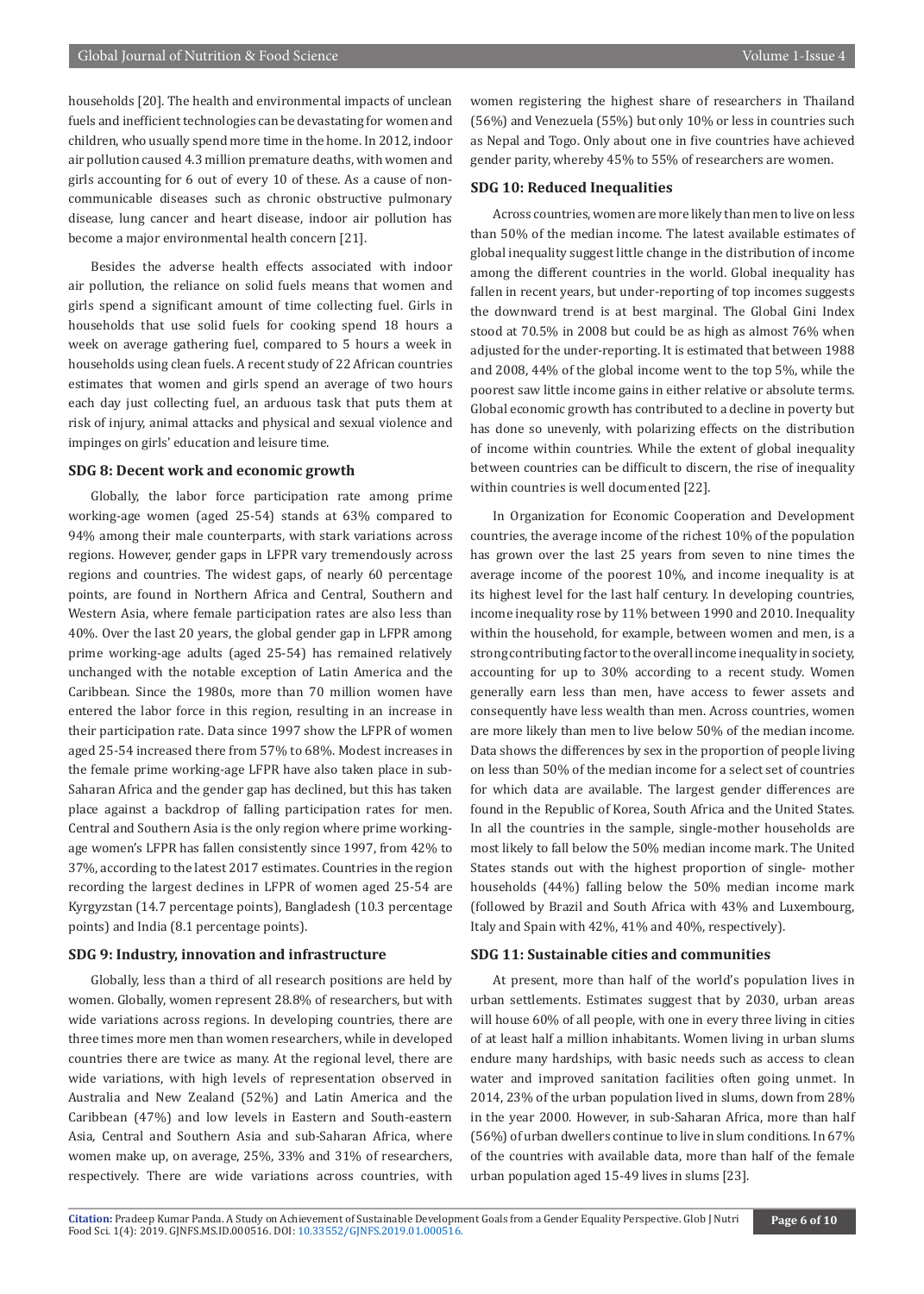That is, more than 50% of urban women live in conditions where they lack at least one of the following: access to clean water, improved sanitation facilities, durable housing or sufficient living area. Many of these women endure not just one deprivation but have several of these four basic needs unmet. In 30% of countries-most of them located in sub-Saharan Africa-more than 5% of all women living in cities had three of these four basic needs unmet at once. In Chad, Democratic Republic of the Congo, Ethiopia, Madagascar, Mozambique, São Tomé and Príncipe, Uganda and United Republic of Tanzania, more than 10% did. In Chad, the proportion of urban women who lacked access to three of the four amounted to a staggering 24.8%. In countries where slum housing is particularly widespread among urban women, the two most prevalent forms of unmet household needs are a lack of durable housing materials and lack of improved sanitation facilities, which impose significant risks and burdens on women, as they spend more time in the home and are thus more exposed to hygiene and health risks. Although not as pervasive as lack of sanitation and durable housing, the inaccessibility of clean water and the overcrowding experienced by many slum dwellers make families more vulnerable to illness and increase the time burden on women in charge of water collection and caring for the sick.

#### **SDG 12: Responsible consumption and production**

Unsustainable production and consumption patterns are the key drivers behind the progressive depletion of natural resources and the rapid advance of climate change, which are taking a disproportionate toll on the livelihoods of women and girls, particularly in developing countries. However, these take place in an increasingly unequal world where as many as 767 million people live on less than US\$2 a day and struggle to cover basic consumption needs. Travel 'choices' and their sustainability are shaped by gender and other inequalities. Around the world, people are consuming more goods and leaving greater material footprints. Globally, per capita, this increased from 8 metric tons in 2000 to 10.1 metric tons in 2010.

It increased in almost all regions, but the material footprint per capita of developed regions far exceeds that of developing regions. In other words, much of the raw material extracted globally goes to serve the consumption needs and habits of individuals in developed regions. Passenger cars, which are heavily consumed goods, leave large material and carbon footprints and are a major contributor to air pollution. Moreover, driving is not only an unsustainable but also a highly unequal travel 'choice'. For example, while 85-89% of households own a car in countries such as Italy, Germany and the United States, this is true for only 2-3% of households in Bangladesh, Uganda and Viet Nam. Even in emerging economies such as Mexico and South Africa, only about a third of households own a car. Within developing countries, too, travelling by car is a choice available mostly to a privileged minority. In Brazil, for example, two thirds of high-income households own a car compared to only one quarter of low-income households.

While systematic sex-disaggregated data on modes of transport is lacking, existing evidence suggests that women are less likely to drive than men and more reliant on public transport. Where reliable

and affordable public transport options are lacking, the main mode of transport for poor people, and for women in particular, is walking. Data from Johannesburg-where race and income strongly correlate-show, for example, that white women and men drive cars for over 50% of their trips. African and colored women, in contrast, literally never have a car available to drive (although about 7% of African men and over 20% of colored men do) and are dependent instead on walking (for just under 40% of trips).

#### **SDG 13: Climate action**

Human-induced climate change is having a profound impact on the natural ecosystems on which all life depends. Significant changes in the temperature of land and water bodies are increasing the frequency and intensity of extreme weather events and natural disasters, including droughts, fires and floods. This has a disproportionately negative impact on women and children, who are 14 times as likely as men to die during a disaster. Women's livelihoods are also impacted by the adverse effects of climate change, including through reduced crop and forest yields and acidification of the ocean, which negatively affects the harvesting of marine life. Globally, women are heavily engaged in agriculture (SDG 2), are largely in charge of foraging (SDG 7 and 15) and fetching water (SDG 6) and play an important role in small-scale fisheries and seafood marketing (SDG 14)-all areas facing disruption. Mitigating actions are urgently needed to protect the health and livelihoods of all people adversely impacted by climate change.

Poor women's livelihoods are compromised by shrinking agricultural yields. Those who are heavily dependent on local natural resources for their livelihood, such as poor women living in rural areas and indigenous populations, are disproportionately affected by climate change. Globally, one fourth of all economically active women are engaged in agriculture. Especially in heavily agriculture-dependent Asia and Africa, the majority of employed women work in agriculture, and agriculture-related occupations represent a relatively larger share of women's employment than men. Projections indicate that by 2050, climate change will have reduced the production of rice, wheat and maize by 15%, 49% and 9%, respectively, in South Asia and by 15%, 36% and 7% in sub-Saharan Africa, resulting in higher food prices and heightened food insecurity.

Reductions in crop yields will also affect food distribution within households, with potentially gender-unequal nutritional outcomes. The time needed for food production, processing and preparation, to which women already contribute 60-70% of their total labor time, is also likely to increase as a result of shrinking agricultural yields. Many female agricultural workers also face severe inequalities in their access to land, credit and essential inputs such as fertilizers, irrigation, technology, information and markets. Thus, climate change adaptation and mitigation practices requiring the use of technical advances on heat-resistant and waterconserving crop varieties are also less likely to reach them.

#### **SDG 14: Life below water**

The sustainable management of oceans, seas and marine resources is essential for the protection of our planet and supports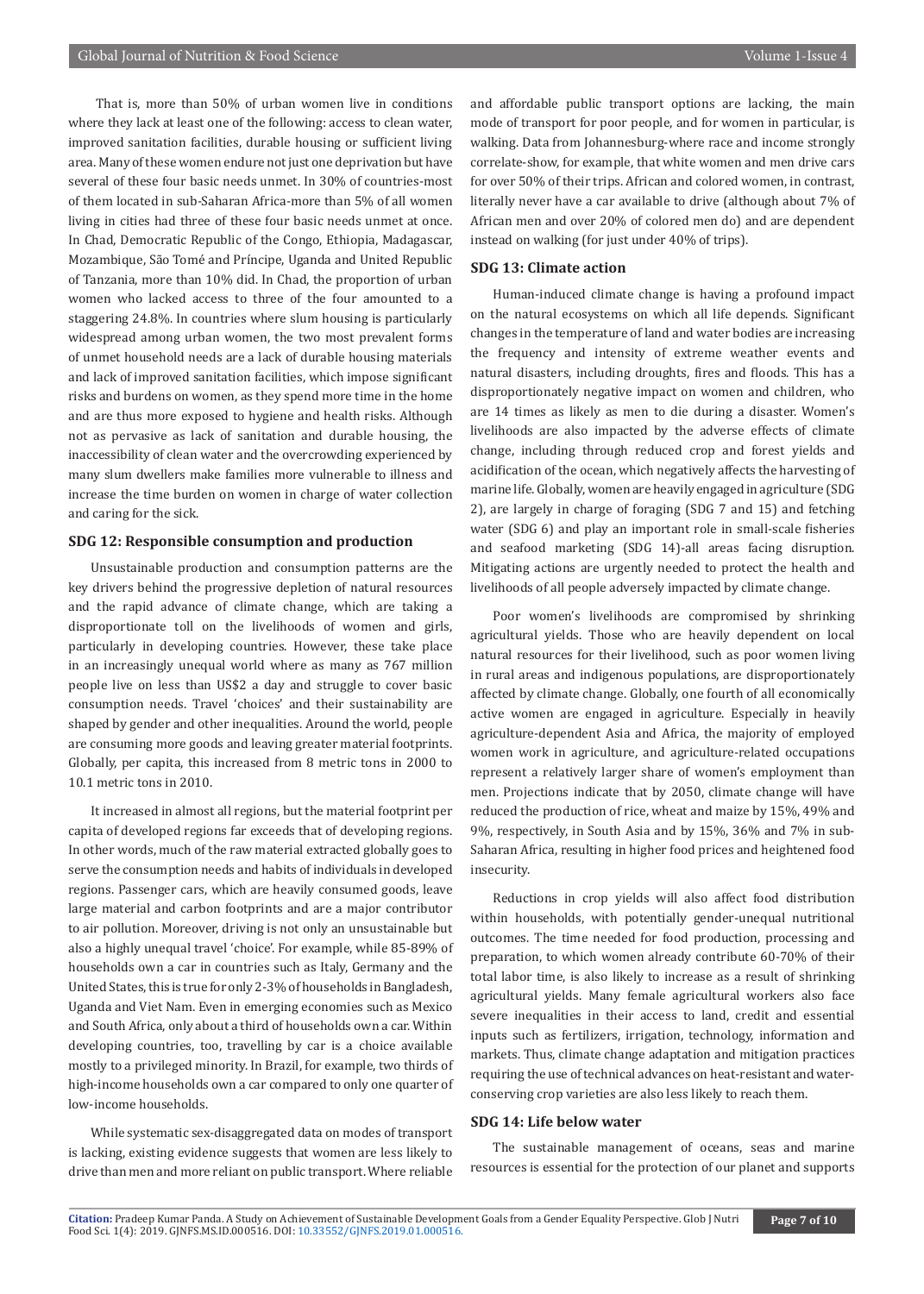the livelihoods of an estimated 12% of the world's population, or nearly 1 billion people. Oil spills, plastic waste, raw sewage, pollutants from industrial runoff and methylmercury from coal burning and mining are increasingly contaminating the world's oceans and inland waters. These pollutants impinge on women's and men's livelihoods and health as well as the health of their children. However, there is generally a lack of data and analysis of gender in relation to marine resources. In fact, none of the targets of SDG 14 address gender equality or the relation of marine resources to the livelihoods of women and men, including the role they can play in food security, employment and poverty reduction [24].

Fishing and aquaculture are critical for women's livelihoods, but occupational segregation looms large. Widespread occupational segregation exists in the fishing and aquaculture industries. While men are mostly involved in fish and aquaculture harvesting (81% of workers in 2014), women are overwhelmingly involved in secondary fields such as fish processing, marketing and fishing machinery maintenance (90%), which are often low paid or unpaid, and they face significant barriers to accessing financial resources and entrepreneurial support. The degree of women's reliance on fishing and aquaculture, both inland and open water, varies widely across regions. For instance, 20.3% of those involved in fisheries and aquaculture in Oceania are women, while the figure is 0.4% in Northern African and Western Asia. Women are a much greater share of those involved in onshore tasks, for example, in some regions, up to 60% of those involved in seafood marketing and 72% of those involved in aquaculture production are women. Lack of access to resources, including technology to keep fish fresh, means that women sustain large losses post-harvest. Furthermore, management is overwhelmingly male-dominated. In the maritime industry, which includes jobs from fishermen and brokers to marine administration and pollution mitigation specialists, women comprise only 2% of the workforce and are largely absent from decision-making positions. In 2016, only one of the top 100 seafood companies was run by a woman, and 54% of all seafood companies analyzed had no women on the board. Addressing the specific constraints faced by women engaged in fisheries and the fishing industry should be an integral component of strategies to achieve SDG 14. Evening out the power imbalances could also enable women to play a key role in marine conservation.

#### **SDG 15: Life on Land**

Women, particularly those from landless and land-poor households, are most affected by deforestation. It is estimated that 1.6 billion people around the world depend on forests for their livelihoods. Between 1990 and 2015, forest areas diminished from 31.7% of the Earth's total landmass to 30.7%, mostly due to the conversion of forest land into agriculture and infrastructure. This amounts to a loss of 3.3 million hectares per year between 2010 and 2015 alone. Due to their lack of access to private land, poor rural women depend more than men on common pool resources such as forests and commons. Their responsibility for meeting household food and fuel needs means that they are particularly affected by the depletion of forests. A study in Malawi found deforestation was forcing elderly women to walk more than 10 kilometers a day to collect fuel wood. In Zambia, women spend on average 800 hours a

year on the same task, and in the United Republic of Tanzania, they spend 300 hours a year. The expropriation of land for commercial purposes, which has intensified in recent years, is exacerbating this problem. Women's specific knowledge and dependence on forests makes them key contributors to forest conservation. Research shows that the presence of a critical mass of women (between 25- 33%) in community forestry institutions has a positive impact on forest condition and regeneration and strengthens their political agency [25].

#### **SDG 16: Peace, justice and strong institutions**

Female homicides, rape and other forms of violence against women are pervasive during and after conflict. Although the vast majority of global homicide victims are men, almost half of all women victims of intentional homicide in 2012-the latest year with available data-died at the hands of an intimate partner or family member, compared to 6% of the murdered men: Almost 44,000 women were victims of intentional homicide by an intimate partner that year, compared to 20,000 men [26,27]. According to the latest available estimates, the global female homicide rate stands at 2.3 per 100,000, although figures vary widely across and within regions. The largest regional average is registered in Latin America and the Caribbean, with the highest rates in countries in Central America. High rates of female homicide are also observed in sub-Saharan Africa, with conflict and post- conflict countries in the region showing some of the highest rates [28].

In times of conflict, rates of homicide and other forms of violent crime increase significantly. While men are more likely to be killed on the battlefield, women are disproportionately subjected to sexual violence, singled out for abduction, tortured and forced to leave their homes. Targeted killings, rape and other forms of violence against women are often used as weapons of war. In conflict and postconflict countries, the proportions of female homicide victims are usually larger than the regional averages. For instance, the conflict or post-conflict States of Lesotho in sub-Saharan Africa, Papua New Guinea in Oceania and Kyrgyzstan in Central and Southern Asia are all at the top of their regional distributions.

Many conflict and post-conflict countries (Democratic Republic of the Congo, Nepal and Uganda, among others) are also those with some of the highest sexual violence rates worldwide. The likelihood of sexual violence being committed by police or military personnel is also higher during and after conflict. In Liberia, for instance, where two civil wars have claimed the lives of thousands and forced many to flee, the share of victims of sexual violence reporting having been assaulted by national security personnel surpasses 8%, the largest among the countries with available data.

#### **SDG 17: Partnership for goals**

Achieving the SDGs for women and girls requires an enabling environment and a stronger commitment to partnership and cooperation. In 2012, financial resources flowing out of developing countries were 2.5 times the amount of aid flowing in, and gender allocations paled in comparison to these outflows. Target 17.3 calls for increased mobilization of financial resources for developing countries. Monitoring this target from a gender equality perspective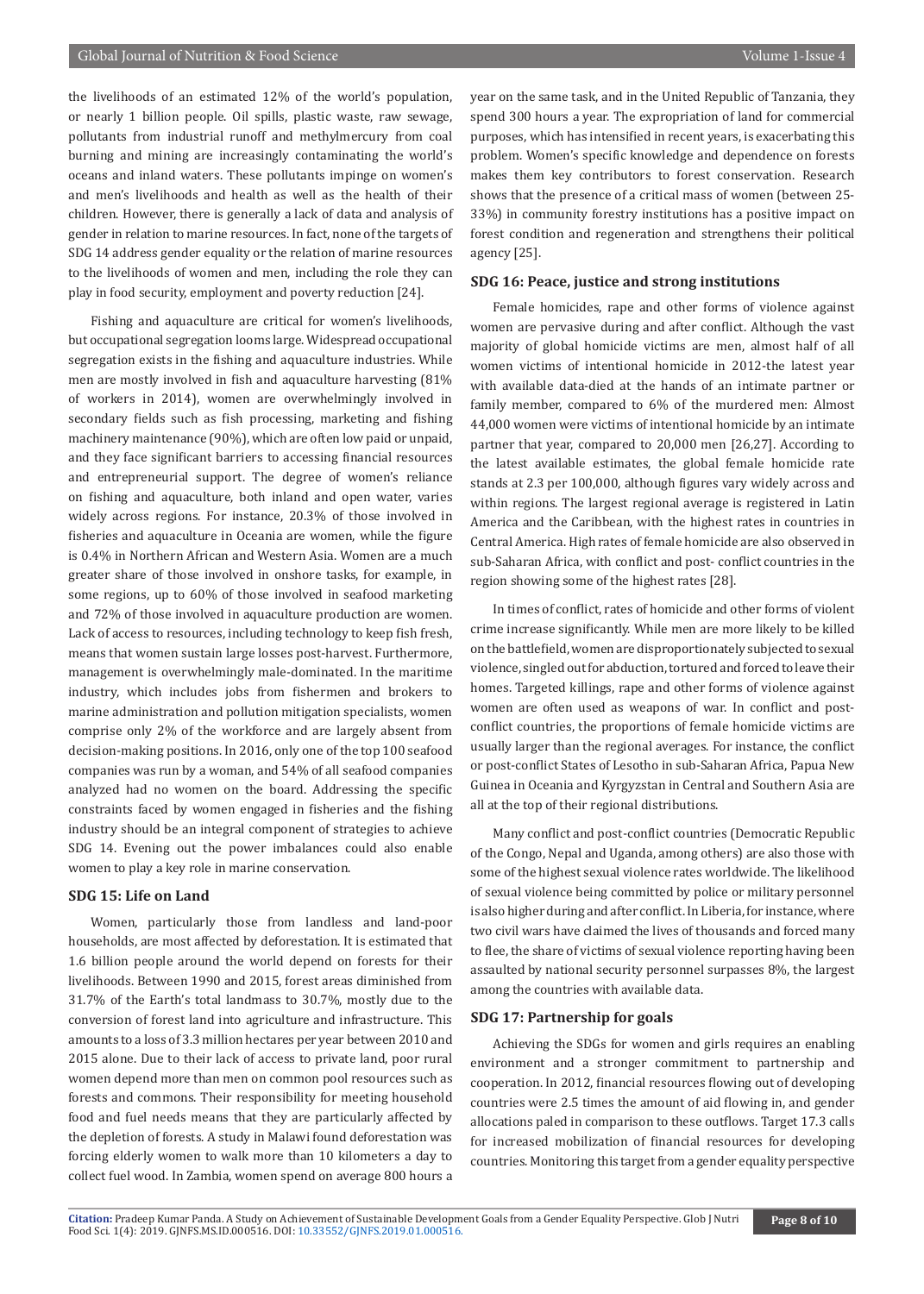requires assessing the extent to which financial resources from multiple sources are being mobilized to support developing countries and how much of these resources are designated for gender equality commitments. However, of all the resources coming into developing countries, overseas development aid (ODA) is the only one that can currently be tracked from a gender perspective [29,30]. Of the US\$114 billion in ODA commitments coming into developing countries in 2014-2015, US\$40.2 billion had a focus on gender equality. The sectors that received the most for genderrelated programming were government and civil society (18%), education (10%) and population and reproductive health (10%).

Much less was committed to gender equality in the economic and productive sectors-for example, only 2% each were committed for business and banking. While ODA remains an important source of aid to low-income countries, non-ODA flows have gained importance over the past years. Data shows diverse sources of financing coming in, but equally important is the amount that is simultaneously flowing out. In 2012, developing countries received US\$1.3 trillion in aid, investment and income from abroad but US\$3.3 trillion flowed out in the form of interest payments on foreign debt, foreign investment, repatriated income and capital flight. It is estimated that 84% of these net resource transfers are accounted for by unrecorded capital flight, including illicit outflows. This loss in resources reduces the capacity of countries to transform their economies, protect their environments and invest in their people. Aid committed to gender equality, while important, is too limited to compensate for the loss in revenue that could otherwise have been invested in infrastructure and services that benefit women and girls.

#### **Conclusion**

Progress on gender equality has been highly uneven across the different dimensions of the 2030 Agenda. In some areas, such as girls' access to education, global improvement is undeniable yet insufficient, often leaving behind women and girls in the poorest households (SDG 4). In areas such as labor force participation (SDG 8) and innovation and knowledge creation (SDG 9), significant gender gaps remain, and progress has been minimal. In other cases, such as maternal mortality (SDG 3), progress is too slow and uneven to achieve SDG Target 3.1 by 2030. Similarly, while progress has been made towards eliminating the practice of female genital mutilation (FGM) (SDG 5), this is not enough to keep up with population growth, meaning the number of women and girls undergoing FGM is likely to rise over the next 15 years.

A revolution in democratic governance is needed for women and girls to claim their rights and shape sustainable development. Spaces for public debate and democratic decision-making must be created to define national priorities, identify what is working well and where the gaps are, agree on pathways for transformative change and determine the roles and responsibilities of different actors [31].

At the global level, open consultation throughout the post-2015 process engaged and mobilized people, countries and organizations to identify common priorities and navigate tensions. Women's rights organizations were extremely effective in building coalitions and alliances across different interest groups to put gender equality at the centre of the new agenda. Such participatory processes and strategic alliances are also needed to ensure effective and genderresponsive implementation, follow-up and review. The systematic monitoring of gender equality outcomes, policies and processes at the national, regional and global levels can contribute to catalyzing action, translating global commitments into results and strengthening accountability for actions or omissions by different stakeholders [32,33].

Despite increasing attention to gender statistics in recent decades, the report identifies pressing challenges that stand in the way of systematic, gender-responsive monitoring. These include the uneven coverage of gender indicators across goals and targets; the absence of internationally agreed standards for data collection; and the uneven availability of gender statistics across countries and over time [34].

Delivering on the gender equality commitments of the 2030 Agenda requires mobilizing and allocating sufficient resources for policies and programmers that contribute to their achievement. As countries roll out their national implementation strategies, it is paramount that investments in these and other strategic areas are prioritized. It is also important that policies and programmers are aligned with the principles of the 2030 Agenda, including human rights principles such as equality, non-discrimination and universality [35,36].

Gender-responsive processes and institutions are critical to turn the gender equality promises of the 2030 Agenda into action and to ensure that progress is monitored in a transparent and accountable way. States have committed to follow-up and review processes that are open, inclusive, participatory and transparent, as well as people-centered, gender- sensitive, respectful of human rights and focused on those who are furthest behind.

#### **Conflict of Interest**

No Conflict of Interest.

#### **Acknowledgement**

None.

#### **References**

- 1. Benería L, C D Deere, N Kabeer (2012) Gender and International Migration: Globalization, Development, and Governance. Feminist Economics 18(2): 1-33.
- 2. De Henau J (2015) Costing a Feminist Plan for a Caring Economy: The Case of Free Universal Childcare in the UK. Open Discussion Papers in Economics No. 79, The Open University, England, UK.
- 3. Elson D (2006) Budgeting for Women's Rights: Monitoring Government Budgets for Compliance with CEDAW. New York: United Nations Development Fund for Women (UNIFEM), USA.
- 4. O'Neil T, A Fleury, M Foresti (2016) Women on the Move: Migration, Gender Equality and the 2030 Agenda for Sustainable Development. Briefing paper, July. Overseas Development Institute (ODI), London.
- 5. Budlender D (2010) Time Use Studies and Unpaid Care Work. New York and Abingdon, UK: Routledge/ United Nations Research Institute for Social Development, UK.
- 6. Burt Z, K Nelson, I Ray (2016) Towards Gender Equality through Sanitation Access. Discussion UN Women, New York, USA, p: 1-12.